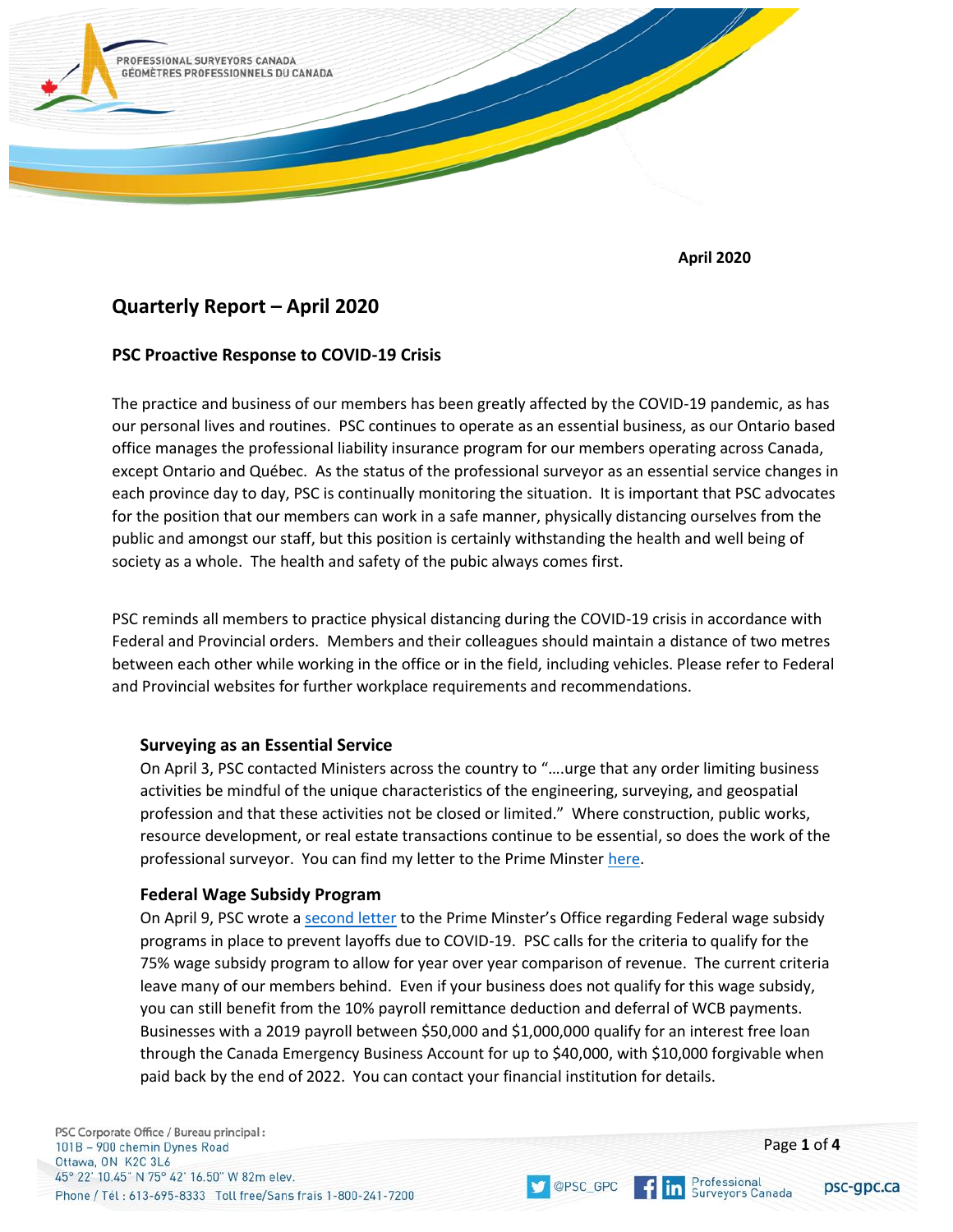#### **Public Awareness**

PSC continues to work toward raising public awareness of the important work land surveyors do on behalf of the public. We are running a new advertising campaign starting in April 2020 on social media, targeting home sellers stalled by the COVID-19 crisis and homeowners looking to build fences or build additions to their property.

#### **New Video – Title Insurance**

Our whiteboard video regarding title insurance is now streaming on YouTub[e here.](https://www.youtube.com/watch?v=lY8ex9J8W20) The video seeks to propagate two main messages. First, that title insurance is not a replacement for a property survey – they are two separate services. Secondly, that there are two types of title insurance policies, a lender policy and a homeowner policy.

We are currently moving onto new ideas in our media development, including the effects unauthorized practice of surveying and the role and mandate of the professional surveyor. All of our videos and our ads (in gif format) are available on our website, our YouTube [channel](https://www.youtube.com/channel/UCsVWT-DuZFbcruUl9udkAcw) and to any of our members who may wish to display them on their own websites. Please contact the office at [info@psc-gpc.ca](mailto:info@psc-gpc.ca) for information.

#### **PSC Board of Directors**

Ray Guy has stepped down as Newfoundland and Labrador Director for PSC after five dedicated years of service. Ray has been instrumental in public relations initiatives. His valuable volunteer time will be missed.

In place of Ray, we are excited to welcome Brad Eisan, NLS. Brad is a 2012 UNB grad with a mixedindustry background in professional surveying and will be bringing fresh perspectives to your Board of Directors.

David Parkhill, NBLS, has stepped in as PSC Director for New Brunswick following his service as Past President of the ANBLS. Dave has had a heavily involved career of service to the professional surveying community and brings a wealth of knowledge and experience to the Board.

#### **Board of Directors:**

| Thompson, Michael, Chair, ACLS | Gabriel Arancibia, QC |
|--------------------------------|-----------------------|
| Litke, Jordan, Vice-Chair, BC  | Claude Levasseur, QC  |
| Patkau, Darren, Treasurer, SK  | David Parkhill, NB    |
| Mike Fretwell, AB              | Mike Williams, NS     |
| Wilson Phillips, MB            | Wayne Tremblay, PEI   |
| James Dorland, ON              | Brad Eisan, NL        |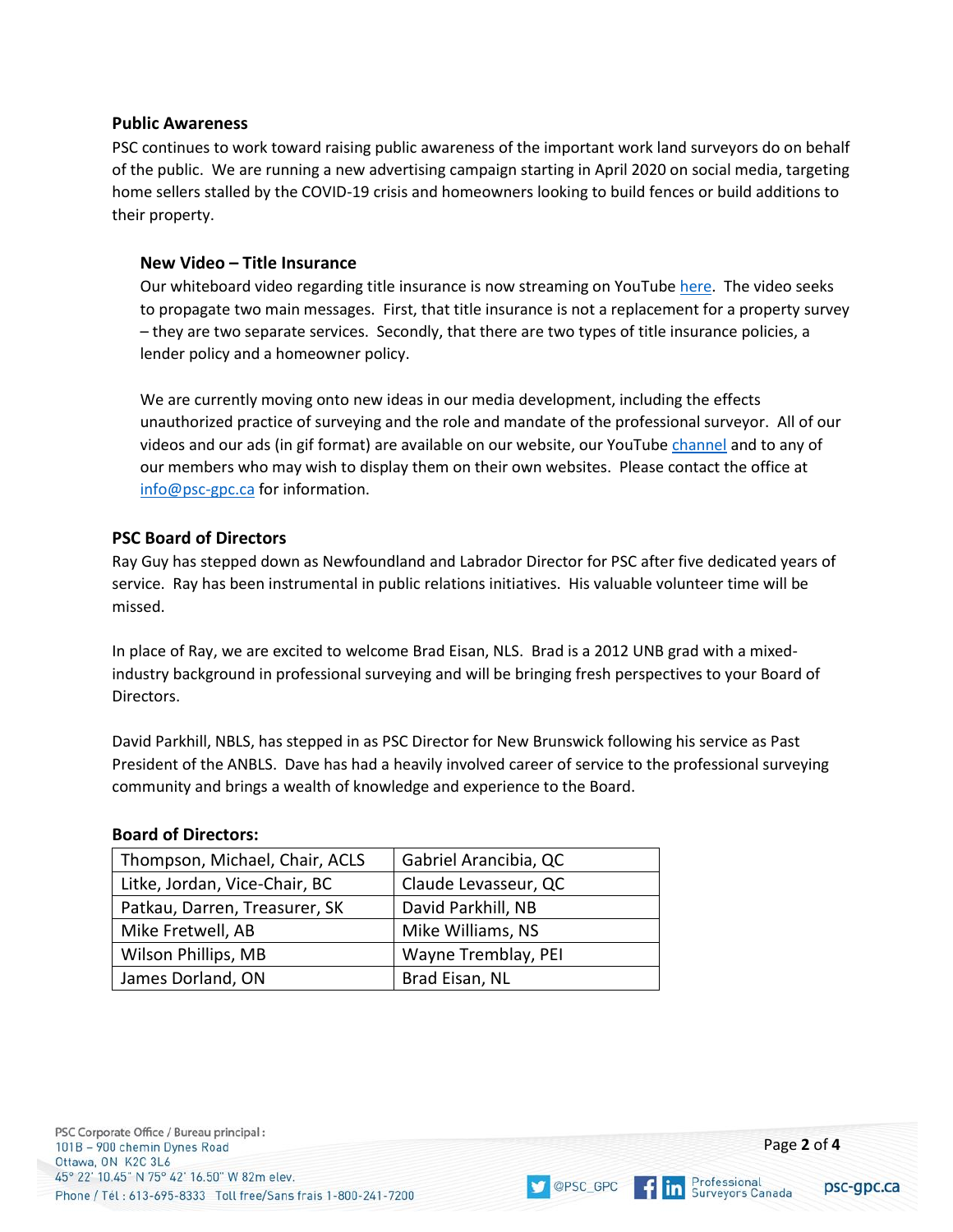## **National Surveyors Conference - 2020**

The joint Annual General Meeting for Professional Surveyors Canada and the Association of Canada Lands Surveyors has been officially cancelled due to the COVID-19 crisis. The AGM for PSC will be an online session using GoToWebinar. The date of this meeting is expected to be in May or June and will be announced at least 21 days in advance in accordance with our [Association](https://www.psc-gpc.ca/wp-content/uploads/2019/10/By-law-No.-1-Ver.-1.9.pdf)'s bylaws. Our next in-person AGM will be at National Surveyors Conference 2021, to be held at the Hyatt Regency Hotel and Conference Centre in Calgary, April 14-18, 2021. This is a joint AGM in partnership with ACLS and the Alberta Land Surveyors Association.

# **Memorandum of Understanding with CSN Australia**

PSC and Consulting Surveyors National have entered into a memorandum of understanding on March 24, 2020. The focus of the MOU is the sharing of knowledge on common issues and the development of a young surveyors exchange program between Canada and Australia.

CSN has made great inroads with the Australian State and Federal Governments regarding the importance of the surveying professional through the development of a value study of the surveying profession. PSC is looking to our Australian counterparts success in matters such as government perception of the profession and development of a truly nationwide real-time precise point positioning network. PSC also has MOUs established with the National Society of Professional Surveyors (USA) and Asociación Española de Geómetras-Expertos (Spain).

#### **Underground Infrastructure**

Our work with underground infrastructure was extensive in the last few months. We were given the opportunity to present our position to the Senate Committee that was reviewing Bill C-69 in early May 2019. One of two proposed amendments by PSC was included in the recommendation package of the Independent Senators Group, but the amendment did not get through the full committee clause-byclause review. While our proposed amendments did not make it into the final version of the Bill, we received tangible support from several Senators and raised awareness of professional surveyors as experts to be consulted on matters of land management among legislators.

# **Offer to Collaborate with UESI**

On March 19, PSC wrote a [letter](https://www.psc-gpc.ca/wp-content/uploads/2020/03/UESI-Letter-March-19-2020.pdf) to the Canadian chapters of the Underground Engineering and Surveying Institute regarding the lack of a Canadian standard for Subsurface Utility Mapping (SUM) and Subsurface Utility Engineering (SUE) reports. UESI is a subset of the American Society of Civil Engineers and establish a chapter in Ontario in 2018, with recent chapters also being established in Alberta and British Columbia.

PSC has offered to work with UESI and other industry partners to develop made-in-Canada standards for SUE reporting. The ASCE standards for SUE are being actively used in Ontario, even though the regulation and practice of surveying and engineering are separated by self-governing legislation in Canada. Such a collaboration could be an opportunity to involve the expanded surveying profession in Canada.

OPSC\_GPC

**f in Professional**<br>**in** Surveyors Canada